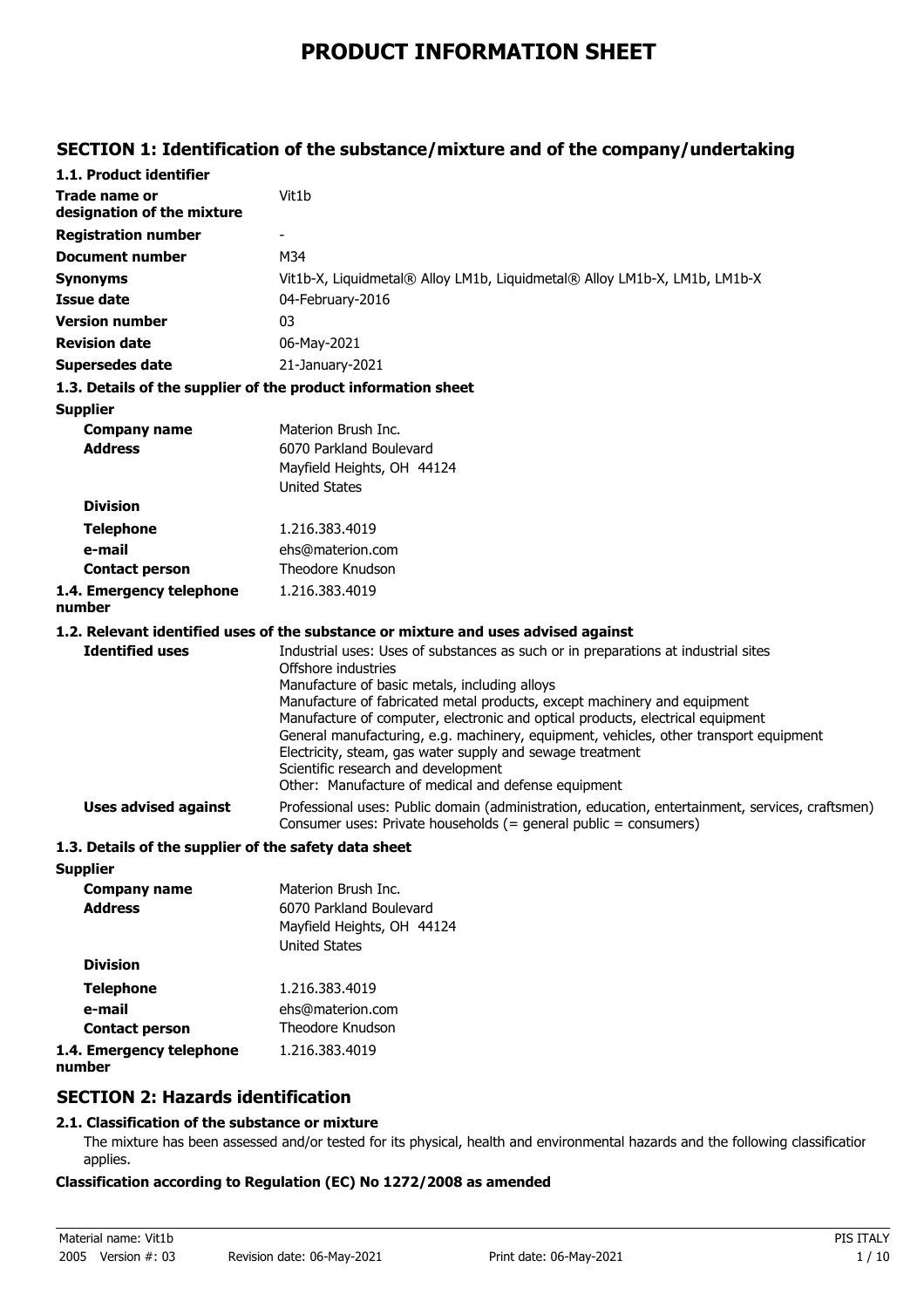| <b>Health hazards</b>                                       |                                                                      |                                                                                                                                                                                                                                                                  |                                                                                                                                                                                                              |
|-------------------------------------------------------------|----------------------------------------------------------------------|------------------------------------------------------------------------------------------------------------------------------------------------------------------------------------------------------------------------------------------------------------------|--------------------------------------------------------------------------------------------------------------------------------------------------------------------------------------------------------------|
| Serious eye damage/eye irritation                           |                                                                      | Category 2                                                                                                                                                                                                                                                       |                                                                                                                                                                                                              |
| Skin sensitisation                                          |                                                                      | Category 1                                                                                                                                                                                                                                                       | H317 - May cause an allergic skin<br>reaction.                                                                                                                                                               |
| Carcinogenicity                                             |                                                                      | Category 1B                                                                                                                                                                                                                                                      | H350i - May cause cancer by<br>inhalation.                                                                                                                                                                   |
| Specific target organ toxicity - repeated<br>exposure       |                                                                      | Category 1 (Respiratory system)                                                                                                                                                                                                                                  | H372 - Causes damage to organs<br>(respiratory system) through<br>prolonged or repeated exposure by<br>inhalation.                                                                                           |
| <b>Hazard summary</b>                                       | <b>DANGER</b>                                                        |                                                                                                                                                                                                                                                                  |                                                                                                                                                                                                              |
|                                                             |                                                                      | May cause allergy or asthma symptoms or breathing difficulties if inhaled. Possible reproductive<br>hazard. Causes damage to organs. Danger of serious damage to health by prolonged exposure.<br>Dangerous for the environment if discharged into watercourses. | Fatal if inhaled. Very toxic. Harmful if absorbed through skin. Harmful in contact with eyes. Cancer<br>hazard. May cause an allergic skin reaction. May cause sensitisation by inhalation and skin contact. |
| 2.2. Label elements                                         |                                                                      |                                                                                                                                                                                                                                                                  |                                                                                                                                                                                                              |
| Label according to Regulation (EC) No. 1272/2008 as amended |                                                                      |                                                                                                                                                                                                                                                                  |                                                                                                                                                                                                              |
| <b>Contains:</b>                                            |                                                                      | Beryllium, COPPER FLAKES (COATED WITH ALIPHATIC ACID), NICKEL POWDER; [PARTICLE<br>DIAMETER < 1MM], Titanium, ZIRCONIUM POWDER, DRY (NON PYROPHORIC)                                                                                                             |                                                                                                                                                                                                              |
| <b>Hazard pictograms</b>                                    |                                                                      |                                                                                                                                                                                                                                                                  |                                                                                                                                                                                                              |
| <b>Signal word</b>                                          | Danger                                                               |                                                                                                                                                                                                                                                                  |                                                                                                                                                                                                              |
| <b>Hazard statements</b>                                    |                                                                      |                                                                                                                                                                                                                                                                  |                                                                                                                                                                                                              |
| H317                                                        |                                                                      | May cause an allergic skin reaction.                                                                                                                                                                                                                             |                                                                                                                                                                                                              |
| H350i                                                       |                                                                      | May cause cancer by inhalation.                                                                                                                                                                                                                                  |                                                                                                                                                                                                              |
| H372                                                        | inhalation.                                                          | Causes damage to organs (respiratory system) through prolonged or repeated exposure by                                                                                                                                                                           |                                                                                                                                                                                                              |
| <b>Precautionary statements</b>                             |                                                                      |                                                                                                                                                                                                                                                                  |                                                                                                                                                                                                              |
| <b>Prevention</b>                                           |                                                                      |                                                                                                                                                                                                                                                                  |                                                                                                                                                                                                              |
|                                                             |                                                                      | Minimise dust generation and accumulation.                                                                                                                                                                                                                       |                                                                                                                                                                                                              |
| P201                                                        |                                                                      | Obtain special instructions before use.                                                                                                                                                                                                                          |                                                                                                                                                                                                              |
| P202                                                        |                                                                      | Do not handle until all safety precautions have been read and understood.                                                                                                                                                                                        |                                                                                                                                                                                                              |
| P260                                                        | Do not breathe dust/fume.                                            |                                                                                                                                                                                                                                                                  |                                                                                                                                                                                                              |
| P264                                                        |                                                                      | Wash thoroughly after handling.                                                                                                                                                                                                                                  |                                                                                                                                                                                                              |
| P270                                                        |                                                                      | Do not eat, drink or smoke when using this product.                                                                                                                                                                                                              |                                                                                                                                                                                                              |
| P271                                                        |                                                                      | Use only outdoors or in a well-ventilated area.                                                                                                                                                                                                                  |                                                                                                                                                                                                              |
| P272                                                        |                                                                      | Contaminated work clothing should not be allowed out of the workplace.                                                                                                                                                                                           |                                                                                                                                                                                                              |
| P272                                                        | Contaminated work clothing must not be allowed out of the workplace. |                                                                                                                                                                                                                                                                  |                                                                                                                                                                                                              |
| P280                                                        |                                                                      | Wear protective gloves/protective clothing/eye protection/face protection.                                                                                                                                                                                       |                                                                                                                                                                                                              |
| <b>Response</b>                                             |                                                                      |                                                                                                                                                                                                                                                                  |                                                                                                                                                                                                              |
| $P302 + P350$                                               |                                                                      | If on skin: Wash with plenty of water.                                                                                                                                                                                                                           |                                                                                                                                                                                                              |
| $P304 + P340$                                               |                                                                      | IF INHALED: Remove person to fresh air and keep comfortable for breathing.                                                                                                                                                                                       |                                                                                                                                                                                                              |
| $P308 + P313$                                               |                                                                      | If exposed or concerned: Get medical advice/attention.                                                                                                                                                                                                           |                                                                                                                                                                                                              |
| P312                                                        |                                                                      | Call a POISON CENTRE/doctor if you feel unwell.                                                                                                                                                                                                                  |                                                                                                                                                                                                              |
| P320                                                        |                                                                      | Specific treatment is urgent (see this label).                                                                                                                                                                                                                   |                                                                                                                                                                                                              |
| P330                                                        | Rinse mouth.                                                         |                                                                                                                                                                                                                                                                  |                                                                                                                                                                                                              |
| $P333 + P313$                                               |                                                                      | If skin irritation or rash occurs: Get medical advice/attention.                                                                                                                                                                                                 |                                                                                                                                                                                                              |
| $P342 + P311$                                               |                                                                      | If experiencing respiratory symptoms: Call a poison centre/doctor.                                                                                                                                                                                               |                                                                                                                                                                                                              |
| $P362 + P364$                                               |                                                                      | Take off contaminated clothing and wash it before reuse.                                                                                                                                                                                                         |                                                                                                                                                                                                              |
| <b>Storage</b>                                              |                                                                      |                                                                                                                                                                                                                                                                  |                                                                                                                                                                                                              |
| $P403 + P233$<br>P405                                       | Store locked up.                                                     | Store in a well-ventilated place. Keep container tightly closed.                                                                                                                                                                                                 |                                                                                                                                                                                                              |
| <b>Disposal</b>                                             |                                                                      |                                                                                                                                                                                                                                                                  |                                                                                                                                                                                                              |
| P501                                                        |                                                                      | Dispose of contents/container in accordance with local/regional/national/international regulations.                                                                                                                                                              |                                                                                                                                                                                                              |
| Supplemental label<br>information                           |                                                                      | For further information, please contact the Product Stewardship Department at +1.216.383.4019.                                                                                                                                                                   |                                                                                                                                                                                                              |
| 2.3. Other hazards                                          | None known.                                                          |                                                                                                                                                                                                                                                                  |                                                                                                                                                                                                              |
|                                                             |                                                                      |                                                                                                                                                                                                                                                                  |                                                                                                                                                                                                              |
| Material name: Vit1b                                        |                                                                      |                                                                                                                                                                                                                                                                  | PIS ITALY                                                                                                                                                                                                    |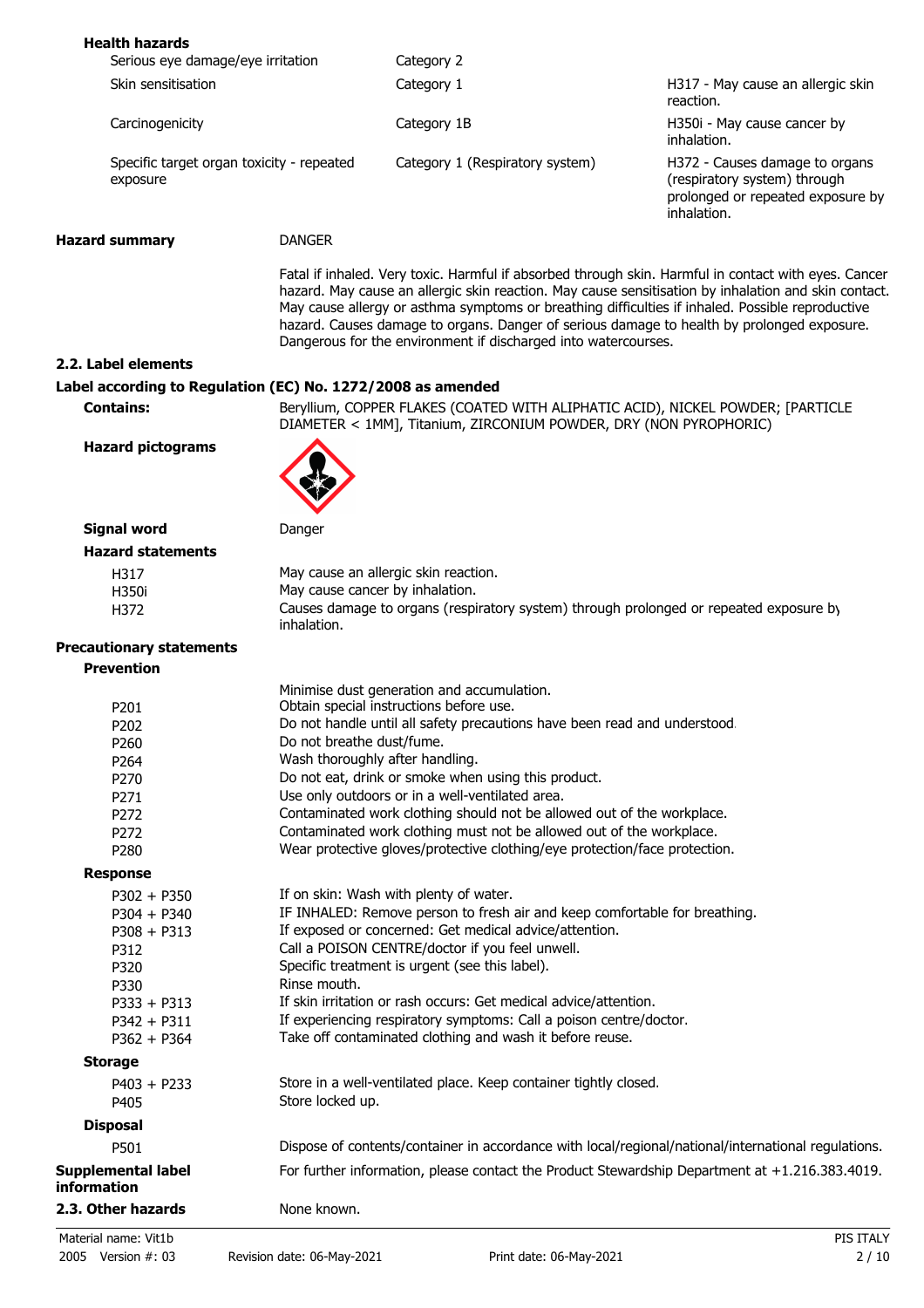## **SECTION 3: Composition/information on ingredients**

### **3.2. Mixtures**

| <b>Chemical name</b>                                                                       | $\frac{1}{2}$ | No.                      | CAS-No. / EC REACH Registration No. Index No.                                                                                                                            | <b>Notes</b> |
|--------------------------------------------------------------------------------------------|---------------|--------------------------|--------------------------------------------------------------------------------------------------------------------------------------------------------------------------|--------------|
| ZIRCONIUM POWDER, DRY (NON<br>PYROPHORIC)                                                  | $63,5 - 80$   | 7440-67-7<br>231-176-9   |                                                                                                                                                                          | 040-002-00-9 |
|                                                                                            |               | 3; H335, STOT RE 1; H372 | <b>Classification:</b> Flam. Sol. 2;H228, Pyr. Sol. 1;H250, Self-heat. 1;H251, Water-React.<br>2;H261, Skin Irrit. 2;H315, Skin Sens. 1;H317, Eye Irrit. 2;H319, STOT SE |              |
| COPPER FLAKES (COATED WITH<br>ALIPHATIC ACID)                                              | $7 - 15$      | 7440-50-8<br>231-159-6   | 01-2119480154-42-0080                                                                                                                                                    |              |
| <b>Classification: -</b>                                                                   |               |                          |                                                                                                                                                                          |              |
| NICKEL POWDER; [PARTICLE<br>DIAMETER < 1MM                                                 | $6 - 14$      | 7440-02-0<br>231-111-4   | 01-2119438727-29-0049 028-002-00-7                                                                                                                                       |              |
| Classification: Skin Sens. 1; H317, STOT SE 3; H335, Carc. 2; H351, STOT RE 2; H373<br>7,S |               |                          |                                                                                                                                                                          |              |
| <b>Titanium</b>                                                                            | $5 - 13$      | 7440-32-6<br>231-142-3   |                                                                                                                                                                          |              |
| <b>Classification: -</b>                                                                   |               |                          |                                                                                                                                                                          |              |
| <b>Beryllium</b>                                                                           | $2 - 4.5$     | 7440-41-7<br>231-150-7   | 01-2119487146-32-0000 004-001-00-7                                                                                                                                       | #            |
| Classification: Skin Sens. 1; H317, STOT SE 3; H335, Carc. 1B; H350i, STOT RE 1; H372      |               |                          |                                                                                                                                                                          |              |

## **List of abbreviations and symbols that may be used above**

CLP: Regulation No. 1272/2008. DSD: Directive 67/548/EEC.

## **SECTION 4: First aid measures**

**General information**

If exposed or concerned: get medical attention/advice. Get medical attention if symptoms occur. Wash contaminated clothing before reuse. As supplied, there is no immediate medical risk with beryllium products in article form. First aid measures provided are related to particulate containing beryllium.

## **4.1. Description of first aid measures**

| <b>Inhalation</b>                                                      | If symptoms develop move victim to fresh air. For breathing difficulties, oxygen may be necessary.<br>Breathing difficulty caused by inhalation of particulate requires immediate removal to fresh air. If<br>breathing has stopped, perform artificial respiration and obtain medical help.                                                                                                                                                                                                                                            |
|------------------------------------------------------------------------|-----------------------------------------------------------------------------------------------------------------------------------------------------------------------------------------------------------------------------------------------------------------------------------------------------------------------------------------------------------------------------------------------------------------------------------------------------------------------------------------------------------------------------------------|
| <b>Skin contact</b>                                                    | Take off contaminated clothing and wash before reuse. Thoroughly wash skin cuts or wounds to<br>remove all particulate debris from the wound. Seek medical attention for wounds that cannot be<br>thoroughly cleansed. Treat skin cuts and wounds with standard first aid practices such as<br>cleansing, disinfecting and covering to prevent wound infection and contamination before<br>continuing work. Obtain medical help for persistent irritation. Material accidentally implanted or<br>lodged under the skin must be removed. |
| Eye contact                                                            | Immediately flush eyes with plenty of water for at least 15 minutes, lifting lower and upper eyelids<br>occasionally. Get medical attention if symptoms persist.                                                                                                                                                                                                                                                                                                                                                                        |
| <b>Ingestion</b>                                                       | If swallowed, seek medical advice immediately and show this container or label. Induce vomiting<br>immediately as directed by medical personnel. Never give anything by mouth to an unconscious<br>person.                                                                                                                                                                                                                                                                                                                              |
| 4.2. Most important<br>symptoms and effects, both<br>acute and delayed | May cause allergic skin reaction. Prolonged exposure may cause chronic effects.                                                                                                                                                                                                                                                                                                                                                                                                                                                         |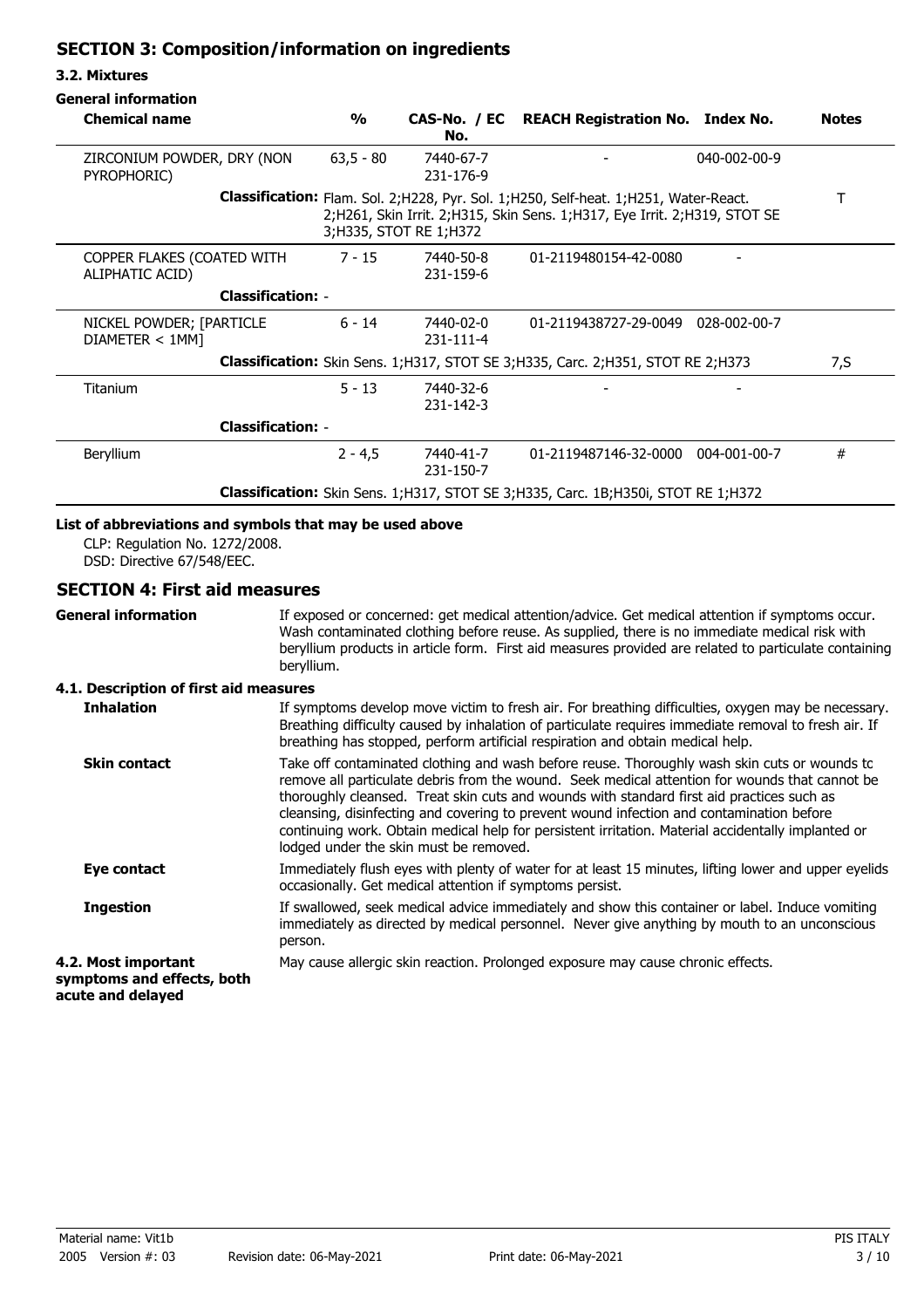| 4.3. Indication of any<br>immediate medical attention<br>and special treatment<br>needed | Treatment of Chronic Beryllium Disease: There is no known treatment which will cure chronic<br>beryllium disease. Prednisone or other corticosteroids are the most specific treatment currently<br>available. They are directed at suppressing the immunological reaction and can be effective in<br>diminishing signs and symptoms of chronic beryllium disease. In cases where steroid therapy has<br>had only partial or minimal effectiveness, other immunosuppressive agents, such as<br>cyclophosphamide, cyclosporine, or methotrexate, have been used. In view of the potential side<br>effects of all the immunosuppressive medications, including steroids such as prednisone, they<br>should be used only under the direct care of a physician. Other treatment, such as oxygen, inhaled<br>steroids or bronchodilators, may be prescribed by some physicians and can be effective in selected<br>cases. In general, treatment is reserved for cases with significant symptoms and/or significant loss<br>of lung function. The decision about when and with what medication to treat is a judgment<br>situation for individual physicians.<br>In their 2014 official statement on the Diagnosis and Management of Beryllium Sensitivity and |
|------------------------------------------------------------------------------------------|---------------------------------------------------------------------------------------------------------------------------------------------------------------------------------------------------------------------------------------------------------------------------------------------------------------------------------------------------------------------------------------------------------------------------------------------------------------------------------------------------------------------------------------------------------------------------------------------------------------------------------------------------------------------------------------------------------------------------------------------------------------------------------------------------------------------------------------------------------------------------------------------------------------------------------------------------------------------------------------------------------------------------------------------------------------------------------------------------------------------------------------------------------------------------------------------------------------------------------------------------------|
|                                                                                          | Chronic Beryllium Disease, the American Thoracic Society states that "it seems prudent for workers<br>with BeS to avoid all future occupational exposure to beryllium."                                                                                                                                                                                                                                                                                                                                                                                                                                                                                                                                                                                                                                                                                                                                                                                                                                                                                                                                                                                                                                                                                 |
|                                                                                          | The effects of continued low exposure to beryllium are unknown for individuals who are sensitized<br>to beryllium or who have a diagnosis of chronic beryllium disease. It is generally recommended<br>that persons who are sensitized to beryllium or who have CBD terminate their occupational<br>exposure to beryllium.                                                                                                                                                                                                                                                                                                                                                                                                                                                                                                                                                                                                                                                                                                                                                                                                                                                                                                                              |
| <b>SECTION 5: Firefighting measures</b>                                                  |                                                                                                                                                                                                                                                                                                                                                                                                                                                                                                                                                                                                                                                                                                                                                                                                                                                                                                                                                                                                                                                                                                                                                                                                                                                         |
| <b>General fire hazards</b>                                                              | Not available.                                                                                                                                                                                                                                                                                                                                                                                                                                                                                                                                                                                                                                                                                                                                                                                                                                                                                                                                                                                                                                                                                                                                                                                                                                          |
| 5.1. Extinguishing media                                                                 |                                                                                                                                                                                                                                                                                                                                                                                                                                                                                                                                                                                                                                                                                                                                                                                                                                                                                                                                                                                                                                                                                                                                                                                                                                                         |
| Suitable extinguishing<br>media                                                          | The product is non-combustible. Use extinguishing measures that are appropriate to loca<br>circumstances and the surrounding environment.                                                                                                                                                                                                                                                                                                                                                                                                                                                                                                                                                                                                                                                                                                                                                                                                                                                                                                                                                                                                                                                                                                               |
| <b>Unsuitable extinguishing</b><br>media                                                 | Do not use water to extinguish fires around operations involving molten metal due to the potential<br>for steam explosions.                                                                                                                                                                                                                                                                                                                                                                                                                                                                                                                                                                                                                                                                                                                                                                                                                                                                                                                                                                                                                                                                                                                             |
| 5.2. Special hazards arising<br>from the substance or<br>mixture                         | Not available.                                                                                                                                                                                                                                                                                                                                                                                                                                                                                                                                                                                                                                                                                                                                                                                                                                                                                                                                                                                                                                                                                                                                                                                                                                          |
| 5.3. Advice for firefighters                                                             |                                                                                                                                                                                                                                                                                                                                                                                                                                                                                                                                                                                                                                                                                                                                                                                                                                                                                                                                                                                                                                                                                                                                                                                                                                                         |
| <b>Special protective</b><br>equipment for<br>firefighters                               | Firefighters should wear full protective clothing including self contained breathing apparatus.                                                                                                                                                                                                                                                                                                                                                                                                                                                                                                                                                                                                                                                                                                                                                                                                                                                                                                                                                                                                                                                                                                                                                         |
| <b>Special firefighting</b><br>procedures                                                | Move containers from fire area if you can do so without risk. Water runoff can cause environmental<br>damage.                                                                                                                                                                                                                                                                                                                                                                                                                                                                                                                                                                                                                                                                                                                                                                                                                                                                                                                                                                                                                                                                                                                                           |
| <b>Specific methods</b>                                                                  | Pressure-demand self-contained breathing apparatus must be worn by firefighters or any other<br>persons potentially exposed to the particulate released during or after a fire.                                                                                                                                                                                                                                                                                                                                                                                                                                                                                                                                                                                                                                                                                                                                                                                                                                                                                                                                                                                                                                                                         |
| <b>SECTION 6: Accidental release measures</b>                                            |                                                                                                                                                                                                                                                                                                                                                                                                                                                                                                                                                                                                                                                                                                                                                                                                                                                                                                                                                                                                                                                                                                                                                                                                                                                         |

## **6.1. Personal precautions, protective equipment and emergency procedures**

|                                                              | oral i crocini predugionoj protective eguipment unu cinergenej protegui es                                                                                                                                                                                                             |
|--------------------------------------------------------------|----------------------------------------------------------------------------------------------------------------------------------------------------------------------------------------------------------------------------------------------------------------------------------------|
| For non-emergency<br>personnel                               | In solid form this material poses no special clean-up problems. Wear appropriate protective<br>equipment and clothing during clean-up.                                                                                                                                                 |
| For emergency<br>responders                                  | Not available.                                                                                                                                                                                                                                                                         |
| 6.2. Environmental<br>precautions                            | Avoid release to the environment. In the event of a spill or accidental release, notify relevant<br>authorities in accordance with all applicable regulations. Prevent further leakage or spillage if safe<br>to do so. Avoid discharge into drains, water courses or onto the ground. |
| 6.3. Methods and material for<br>containment and cleaning up | Clean up in accordance with all applicable regulations.                                                                                                                                                                                                                                |
| 6.4. Reference to other<br>sections                          | For personal protection, see section 8 of the PIS. For waste disposal, see section 13 of the PIS.                                                                                                                                                                                      |

# **SECTION 7: Handling and storage**

| 7.1. Precautions for safe<br>handling                                          | Obtain special instructions before use. Do not handle until all safety precautions have been read<br>and understood. Minimise dust generation and accumulation. Do not breathe dust/fume. Wear<br>protective gloves/protective clothing/eye protection/face protection. Wear respiratory protection.<br>Wash thoroughly after handling. When using, do not eat, drink or smoke. Contaminated work<br>clothing must not be allowed out of the workplace. |
|--------------------------------------------------------------------------------|---------------------------------------------------------------------------------------------------------------------------------------------------------------------------------------------------------------------------------------------------------------------------------------------------------------------------------------------------------------------------------------------------------------------------------------------------------|
| 7.2. Conditions for safe<br>storage, including any<br><i>incompatibilities</i> | Keep locked-up. Avoid contact with acids and alkalies. Avoid contact with oxidising agents.                                                                                                                                                                                                                                                                                                                                                             |
| 7.3. Specific end use(s)                                                       | Not available.                                                                                                                                                                                                                                                                                                                                                                                                                                          |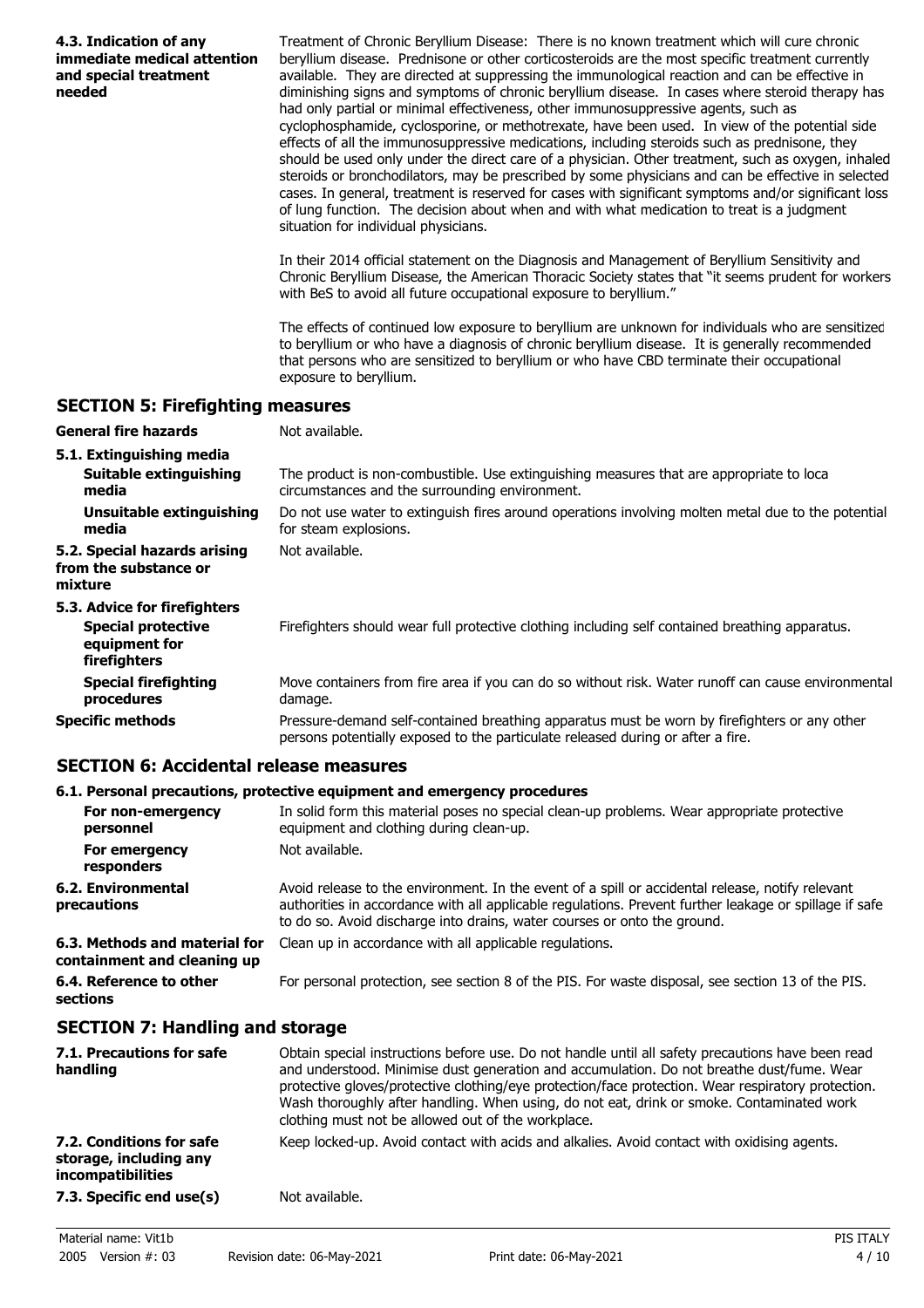# **SECTION 8: Exposure controls/personal protection**

## **8.1. Control parameters**

## **Occupational exposure limits**

| <b>Italy. Occupational Exposure Limits</b><br><b>Components</b>  | <b>Type</b>                                                                                                                                                                                                                                                                                                                                                                                                                                                                                                                                                                                                                                                                                                                                  | <b>Value</b>   | <b>Form</b>         |  |
|------------------------------------------------------------------|----------------------------------------------------------------------------------------------------------------------------------------------------------------------------------------------------------------------------------------------------------------------------------------------------------------------------------------------------------------------------------------------------------------------------------------------------------------------------------------------------------------------------------------------------------------------------------------------------------------------------------------------------------------------------------------------------------------------------------------------|----------------|---------------------|--|
| Beryllium (CAS 7440-41-7)                                        | <b>TWA</b>                                                                                                                                                                                                                                                                                                                                                                                                                                                                                                                                                                                                                                                                                                                                   | 0,00005 mg/m3  | Inhalable fraction. |  |
| COPPER FLAKES (COATED<br>WITH ALIPHATIC ACID)<br>(CAS 7440-50-8) | <b>TWA</b>                                                                                                                                                                                                                                                                                                                                                                                                                                                                                                                                                                                                                                                                                                                                   | 1 mg/m3        | Dust and mist.      |  |
|                                                                  |                                                                                                                                                                                                                                                                                                                                                                                                                                                                                                                                                                                                                                                                                                                                              | $0,2$ mg/m3    | Fume.               |  |
| NICKEL POWDER;<br>[PARTICLE DIAMETER <<br>1MM] (CAS 7440-02-0)   | <b>TWA</b>                                                                                                                                                                                                                                                                                                                                                                                                                                                                                                                                                                                                                                                                                                                                   | $1,5$ mg/m3    | Inhalable fraction. |  |
| ZIRCONIUM POWDER, DRY<br>(NON PYROPHORIC) (CAS<br>7440-67-7)     | <b>STEL</b>                                                                                                                                                                                                                                                                                                                                                                                                                                                                                                                                                                                                                                                                                                                                  | 10 mg/m3       |                     |  |
|                                                                  | <b>TWA</b>                                                                                                                                                                                                                                                                                                                                                                                                                                                                                                                                                                                                                                                                                                                                   | 5 mg/m $3$     |                     |  |
| <b>Components</b>                                                | EU. OELs, Directive 2004/37/EC on carcinogen and mutagens from Annex III, Part A<br><b>Type</b>                                                                                                                                                                                                                                                                                                                                                                                                                                                                                                                                                                                                                                              | <b>Value</b>   | <b>Form</b>         |  |
| Beryllium (CAS 7440-41-7)                                        | <b>TWA</b>                                                                                                                                                                                                                                                                                                                                                                                                                                                                                                                                                                                                                                                                                                                                   | $0,0002$ mg/m3 | Inhalable fraction. |  |
| <b>Biological limit values</b>                                   | No biological exposure limits noted for the ingredient(s).                                                                                                                                                                                                                                                                                                                                                                                                                                                                                                                                                                                                                                                                                   |                |                     |  |
| <b>Recommended monitoring</b><br>procedures                      | VENTILATION: Good general ventilation (typically 10 air changes per hour) should be used.<br>Ventilation rates should be matched to conditions. If applicable, use process enclosures, local<br>exhaust ventilation, or other engineering controls to maintain airborne levels below recommended<br>exposure limits. If exposure limits have not been established, maintain airborne levels to an<br>acceptable level.                                                                                                                                                                                                                                                                                                                       |                |                     |  |
|                                                                  | Whenever possible, the use of local exhaust ventilation or other engineering controls is the<br>preferred method of controlling exposure to airborne particulate. Where utilized, exhaust inlets to<br>the ventilation system must be positioned as close as possible to the source of airborne generation.<br>Avoid disruption of the airflow in the area of a local exhaust inlet by equipment such as a<br>man-cooling fan. Check ventilation equipment regularly to ensure it is functioning properly. Provide<br>training on the use and operation of ventilation to all users. Use qualified professionals to design<br>and install ventilation systems.                                                                               |                |                     |  |
|                                                                  | WET METHODS: Machining operations are usually performed under a liquid lubricant/coolant flood<br>which assists in reducing airborne particulate. However, the cycling through of machine coolant<br>containing finely divided particulate in suspension can result in the concentration building to a point<br>where the particulate may become airborne during use. Certain processes such as sanding and<br>grinding may require complete hooded containment and local exhaust ventilation. Prevent coolant<br>from splashing onto floor areas, external structures or operators' clothing. Utilize a coolant filtering<br>system to remove particulate from the coolant.                                                                 |                |                     |  |
|                                                                  | WORK PRACTICES: Develop work practices and procedures that prevent particulate from coming<br>in contact with worker skin, hair, or personal clothing. If work practices and/or procedures are<br>ineffective in controlling airborne exposure or visual particulate from deposition on skin, hair, or<br>clothing, provide appropriate cleaning/washing facilities. Procedures should be written that clearly<br>communicate the facility's requirements for protective clothing and personal hygiene. These<br>clothing and personal hygiene requirements help keep particulate from being spread to<br>non-production areas or from being taken home by the worker. Never use compressed air to clean<br>work clothing or other surfaces. |                |                     |  |
|                                                                  | Fabrication processes may leave a residue of particulate on the surface of parts, products or<br>equipment that could result in employee exposure during subsequent material handling activities.<br>As necessary, clean loose particulate from parts between processing steps. As a standard hygiene<br>practice, wash hands before eating or smoking.                                                                                                                                                                                                                                                                                                                                                                                      |                |                     |  |
|                                                                  | HOUSEKEEPING: Use vacuum and wet cleaning methods for particulate removal from surfaces. Be<br>certain to de-energize electrical systems, as necessary, before beginning wet cleaning. Use vacuum<br>cleaners with high efficiency particulate air (HEPA). Do not use compressed air, brooms, or<br>conventional vacuum cleaners to remove particulate from surfaces as this activity can result in<br>elevated exposures to airborne particulate. Follow the manufacturer's instructions when performing<br>maintenance on HEPA filtered vacuums used to clean hazardous materials.                                                                                                                                                         |                |                     |  |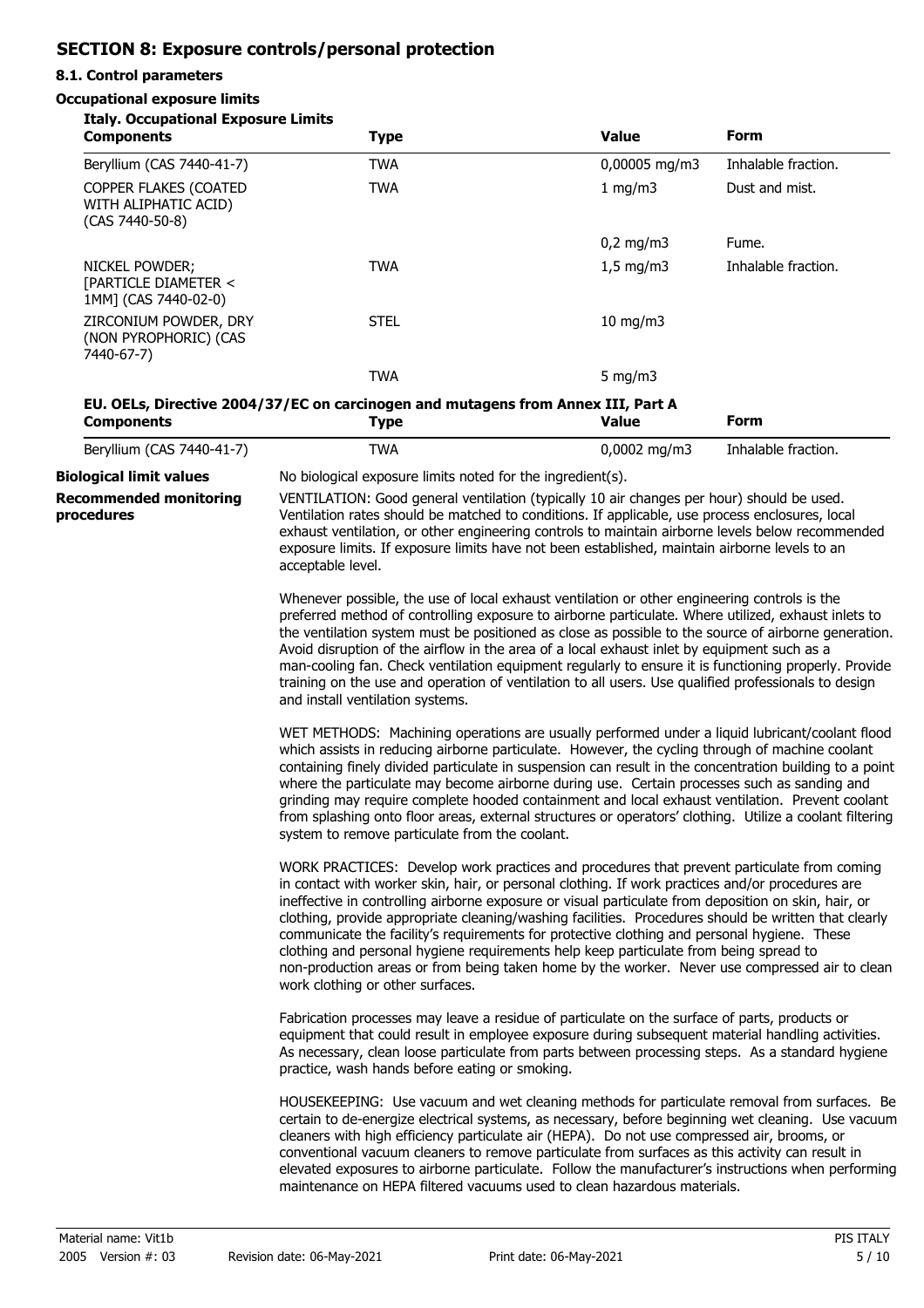| <b>Derived no effect levels</b><br>(DNELs)           | Not available.                                                                                                                                                                                                                                                                                                                                                                                                                                                                                                                                                                                                                                                                                                                                                                           |
|------------------------------------------------------|------------------------------------------------------------------------------------------------------------------------------------------------------------------------------------------------------------------------------------------------------------------------------------------------------------------------------------------------------------------------------------------------------------------------------------------------------------------------------------------------------------------------------------------------------------------------------------------------------------------------------------------------------------------------------------------------------------------------------------------------------------------------------------------|
| <b>Predicted no effect</b><br>concentrations (PNECs) | Not available.                                                                                                                                                                                                                                                                                                                                                                                                                                                                                                                                                                                                                                                                                                                                                                           |
| 8.2. Exposure controls                               |                                                                                                                                                                                                                                                                                                                                                                                                                                                                                                                                                                                                                                                                                                                                                                                          |
| <b>Appropriate engineering</b><br>controls           | Ensure adequate ventilation, especially in confined areas.<br>Whenever possible, the use of local exhaust ventilation or other engineering controls is the<br>preferred method of controlling exposure to airborne particulate. Where utilized, exhaust inlets to<br>the ventilation system must be positioned as close as possible to the source of airborne generation.<br>Avoid disruption of the airflow in the area of a local exhaust inlet by equipment such as a<br>man-cooling fan. Check ventilation equipment regularly to ensure it is functioning properly. Provide<br>training on the use and operation of ventilation to all users. Use qualified professionals to design<br>and install ventilation systems.                                                             |
|                                                      | Individual protection measures, such as personal protective equipment                                                                                                                                                                                                                                                                                                                                                                                                                                                                                                                                                                                                                                                                                                                    |
| <b>General information</b>                           | Not available.                                                                                                                                                                                                                                                                                                                                                                                                                                                                                                                                                                                                                                                                                                                                                                           |
| <b>Eye/face protection</b>                           | Wear approved safety glasses, goggles, face shield and/or welder's helmet when risk of eye injury<br>is present, particularly during operations that generate dust, mist or fume.                                                                                                                                                                                                                                                                                                                                                                                                                                                                                                                                                                                                        |
| <b>Skin protection</b>                               |                                                                                                                                                                                                                                                                                                                                                                                                                                                                                                                                                                                                                                                                                                                                                                                          |
| - Hand protection                                    | Wear gloves to prevent contact with particulate or solutions. Wear gloves to prevent metal cuts and<br>skin abrasions during handling.                                                                                                                                                                                                                                                                                                                                                                                                                                                                                                                                                                                                                                                   |
| - Other                                              | Personal protection equipment should be chosen according to the CEN standards and in discussion<br>with the supplier of the personal protective equipment. Protective overgarments or work clothing<br>must be worn by persons who may become contaminated with particulate during activities. Skin<br>contact with this material may cause, in some sensitive individuals, an allergic dermal response.<br>Particulate that becomes lodged under the skin has the potential to induce sensitization and skin<br>lesions.                                                                                                                                                                                                                                                                |
| <b>Respiratory protection</b>                        | When airborne exposures exceed or have the potential to exceed the occupational exposure limits,<br>approved respirators must be used as specified by an Industrial Hygienist or other qualified<br>professional. Respirator users must be medically evaluated to determine if they are physically<br>capable of wearing a respirator. Quantitative and/or qualitative fit testing and respirator training<br>must be satisfactorily completed by all personnel prior to respirator use. Users of tight fitting<br>respirators must be clean shaven on those areas of the face where the respirator seal contacts the<br>face. Use pressure-demand airline respirators when performing jobs with high potential exposures<br>such as changing filters in a baghouse air cleaning device. |
| <b>Thermal hazards</b>                               | Not applicable.                                                                                                                                                                                                                                                                                                                                                                                                                                                                                                                                                                                                                                                                                                                                                                          |
| <b>Hygiene measures</b>                              | Handle in accordance with good industrial hygiene and safety practices.                                                                                                                                                                                                                                                                                                                                                                                                                                                                                                                                                                                                                                                                                                                  |
| <b>Environmental exposure</b><br>controls            | Environmental manager must be informed of all major releases.                                                                                                                                                                                                                                                                                                                                                                                                                                                                                                                                                                                                                                                                                                                            |

## **SECTION 9: Physical and chemical properties**

## **9.1. Information on basic physical and chemical properties**

| <b>Appearance</b>                            |                               |           |
|----------------------------------------------|-------------------------------|-----------|
| <b>Physical state</b>                        | Solid.                        |           |
| <b>Form</b>                                  | Various shapes.               |           |
| <b>Colour</b>                                | Metallic.                     |           |
| <b>Odour</b>                                 | Not applicable.               |           |
| <b>Odour threshold</b>                       | Not applicable.               |           |
| pH                                           | Not applicable.               |           |
| <b>Melting point/freezing point</b>          | 1083 °C (1981,4 °F) estimated |           |
| Initial boiling point and<br>boiling range   | 2468 °C (4474,4 °F) estimated |           |
| <b>Flash point</b>                           | Not applicable.               |           |
| <b>Evaporation rate</b>                      | Not applicable.               |           |
| Flammability (solid, gas)                    | Not applicable.               |           |
| Upper/lower flammability or explosive limits |                               |           |
| <b>Flammability limit - lower</b><br>(%)     | Not applicable.               |           |
| <b>Flammability limit -</b><br>upper $(\% )$ | Not applicable.               |           |
| <b>Explosive limit - lower (</b><br>%)       | Not applicable.               |           |
| Material name: Vit1b                         |                               | PIS ITALY |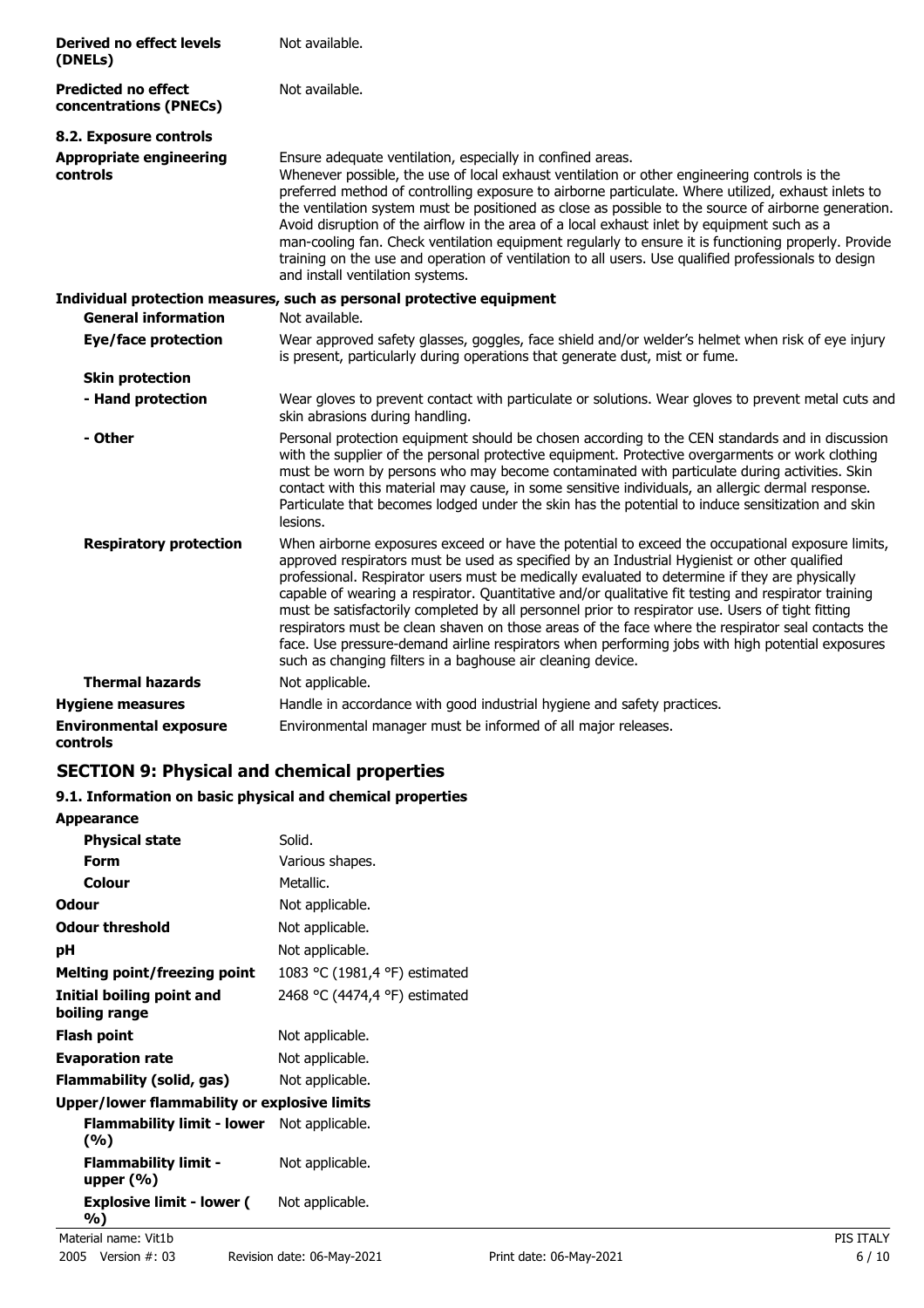| Explosive limit – upper<br>(%)                    | Not applicable.      |  |
|---------------------------------------------------|----------------------|--|
| Vapour pressure                                   | 0,39 hPa estimated   |  |
| <b>Vapour density</b>                             | Not applicable.      |  |
| <b>Relative density</b>                           | Not applicable.      |  |
| Solubility(ies)                                   |                      |  |
| Solubility (water)                                | Not applicable.      |  |
| <b>Partition coefficient</b><br>(n-octanol/water) | Not available.       |  |
| <b>Auto-ignition temperature</b>                  | Not available.       |  |
| <b>Decomposition temperature</b>                  | Not applicable.      |  |
| Viscosity                                         | Not applicable.      |  |
| <b>Explosive properties</b>                       | Not explosive.       |  |
| <b>Oxidising properties</b>                       | Not oxidising.       |  |
| 9.2. Other information                            |                      |  |
| <b>Density</b>                                    | 7,00 g/cm3 estimated |  |
| Specific gravity                                  | 7 estimated          |  |

# **SECTION 10: Stability and reactivity**

| 10.1. Reactivity                            | Not available.                                                  |
|---------------------------------------------|-----------------------------------------------------------------|
| 10.2. Chemical stability                    | Material is stable under normal conditions.                     |
| 10.3. Possibility of hazardous<br>reactions | Hazardous polymerisation does not occur.                        |
| 10.4. Conditions to avoid                   | Avoid dust formation. Contact with acids. Contact with alkalis. |
| 10.5. Incompatible materials                | Strong acids, alkalies and oxidizing agents.                    |
| 10.6. Hazardous<br>decomposition products   | No hazardous decomposition products are known.                  |

# **SECTION 11: Toxicological information**

| <b>General information</b>                                                               | Occupational exposure to the substance or mixture may cause adverse effects.            |                                                                                           |  |
|------------------------------------------------------------------------------------------|-----------------------------------------------------------------------------------------|-------------------------------------------------------------------------------------------|--|
| <b>Information on likely routes of exposure</b>                                          |                                                                                         |                                                                                           |  |
| <b>Inhalation</b>                                                                        |                                                                                         | May cause damage to organs (respiratory system) through prolonged or repeated exposure.   |  |
| <b>Skin contact</b>                                                                      | May cause an allergic skin reaction.                                                    |                                                                                           |  |
| Eye contact                                                                              | Not likely, due to the form of the product.                                             |                                                                                           |  |
| <b>Ingestion</b>                                                                         | Not likely, due to the form of the product.                                             |                                                                                           |  |
| <b>Symptoms</b>                                                                          | Respiratory disorder.                                                                   |                                                                                           |  |
| 11.1. Information on toxicological effects                                               |                                                                                         |                                                                                           |  |
| <b>Acute toxicity</b>                                                                    | Based on available data, the classification criteria are not met.                       |                                                                                           |  |
| <b>Skin corrosion/irritation</b>                                                         | May cause allergic skin reaction.                                                       |                                                                                           |  |
| Serious eye damage/eye<br>irritation                                                     | Harmful in contact with eyes.                                                           |                                                                                           |  |
| <b>Respiratory sensitisation</b>                                                         | May cause damage to organs (respiratory system) through prolonged or repeated exposure. |                                                                                           |  |
| <b>Skin sensitisation</b>                                                                | May cause an allergic skin reaction.                                                    |                                                                                           |  |
| <b>Germ cell mutagenicity</b>                                                            | Due to lack of data the classification is not possible.                                 |                                                                                           |  |
| Carcinogenicity                                                                          | Cancer hazard.                                                                          |                                                                                           |  |
|                                                                                          | <b>IARC Monographs. Overall Evaluation of Carcinogenicity</b>                           |                                                                                           |  |
| Beryllium (CAS 7440-41-7)<br>NICKEL POWDER; [PARTICLE DIAMETER < 1MM]<br>(CAS 7440-02-0) |                                                                                         | 1 Carcinogenic to humans.<br>2B Possibly carcinogenic to humans.                          |  |
| <b>Reproductive toxicity</b>                                                             | Not classified.                                                                         |                                                                                           |  |
| <b>Specific target organ toxicity</b><br>- single exposure                               | Not classified.                                                                         |                                                                                           |  |
| Specific target organ toxicity<br>- repeated exposure                                    | inhalation.                                                                             | May cause damage to organs (respiratory system) through prolonged or repeated exposure by |  |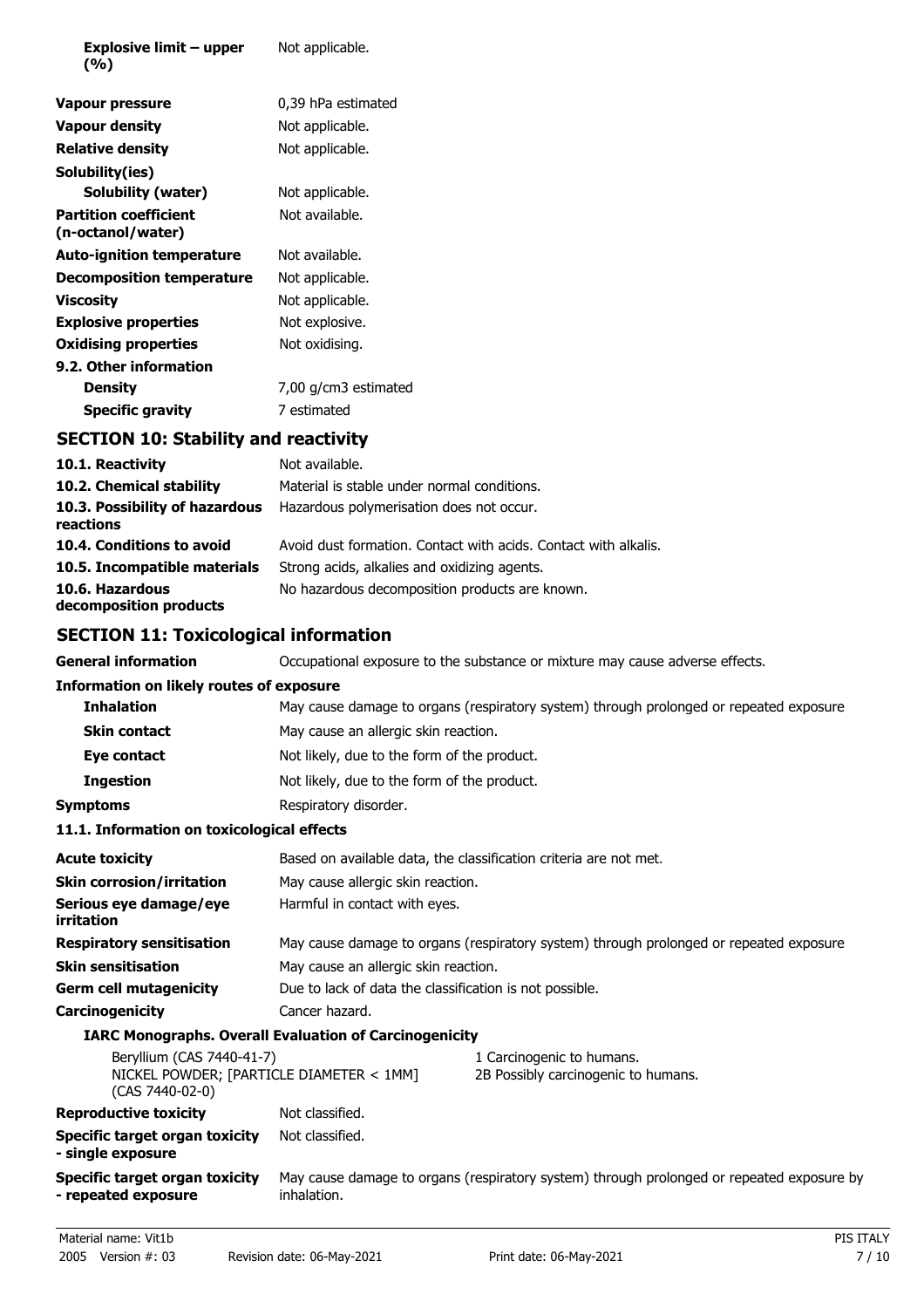| <b>Aspiration hazard</b>                | Due to lack of data the classification is not possible. |
|-----------------------------------------|---------------------------------------------------------|
| Mixture versus substance<br>information | Not available.                                          |
| <b>Other information</b>                | Symptoms may be delayed.                                |

## **SECTION 12: Ecological information**

## **12.1. Toxicity**

| <b>Product</b>                                             |                                                            | <b>Species</b>                                                               | <b>Test Results</b>             |
|------------------------------------------------------------|------------------------------------------------------------|------------------------------------------------------------------------------|---------------------------------|
| Vit1b                                                      |                                                            |                                                                              |                                 |
| <b>Aquatic</b>                                             |                                                            |                                                                              |                                 |
| Acute                                                      |                                                            |                                                                              |                                 |
| Fish                                                       | <b>LC50</b>                                                | Fish                                                                         | 0,2163 mg/l, 96 hours estimated |
| <b>Components</b>                                          |                                                            | <b>Species</b>                                                               | <b>Test Results</b>             |
| COPPER FLAKES (COATED WITH ALIPHATIC ACID) (CAS 7440-50-8) |                                                            |                                                                              |                                 |
| <b>Aquatic</b>                                             |                                                            |                                                                              |                                 |
| Acute                                                      |                                                            |                                                                              |                                 |
| Crustacea                                                  | <b>EC50</b>                                                | Blue crab (Callinectes sapidus)                                              | $0,0031$ mg/l                   |
| Fish                                                       | <b>LC50</b>                                                | Fathead minnow (Pimephales promelas) 0,0219 - 0,0446 mg/l, 96 hours          |                                 |
| NICKEL POWDER; [PARTICLE DIAMETER < 1MM] (CAS 7440-02-0)   |                                                            |                                                                              |                                 |
| <b>Aquatic</b>                                             |                                                            |                                                                              |                                 |
| Acute                                                      |                                                            |                                                                              |                                 |
| Fish                                                       | <b>LC50</b>                                                | Rainbow trout, donaldson trout<br>(Oncorhynchus mykiss)                      | $0,06$ mg/l, 4 days             |
|                                                            |                                                            | * Estimates for product may be based on additional component data not shown. |                                 |
| 12.2. Persistence and<br>degradability                     | No data is available on the degradability of this product. |                                                                              |                                 |
| 12.3. Bioaccumulative<br>potential                         | Not available.                                             |                                                                              |                                 |
| <b>Partition coefficient</b><br>n-octanol/water (log Kow)  | Not available.                                             |                                                                              |                                 |
| <b>Bioconcentration factor (BCF)</b>                       | Not available.                                             |                                                                              |                                 |
| 12.4. Mobility in soil                                     | Not available.                                             |                                                                              |                                 |
| 12.5. Results of PBT and<br><b>vPvB</b> assessment         |                                                            | Not a PBT or vPvB substance or mixture.                                      |                                 |
| 12.6. Other adverse effects                                | Not available.                                             |                                                                              |                                 |

## **SECTION 13: Disposal considerations**

## **13.1. Waste treatment methods**

| <b>Residual waste</b>                  | Empty containers or liners may retain some product residues. This material and its container must<br>be disposed of in a safe manner (see: Disposal instructions).                                                                                                                                                                                                        |
|----------------------------------------|---------------------------------------------------------------------------------------------------------------------------------------------------------------------------------------------------------------------------------------------------------------------------------------------------------------------------------------------------------------------------|
| <b>Contaminated packaging</b>          | Empty containers should be taken to an approved waste handling site for recycling or disposal.<br>Since emptied containers may retain product residue, follow label warnings even after container is<br>emptied.                                                                                                                                                          |
| EU waste code                          | The Waste code should be assigned in discussion between the user, the producer and the waste<br>disposal company. Waste codes should be assigned by the user based on the application for which<br>the product was used.                                                                                                                                                  |
| <b>Disposal</b><br>methods/information | Material should be recycled if possible. Disposal recommendations are based on material as<br>supplied. Disposal must be in accordance with current applicable laws and regulations, and material<br>characteristics at time of disposal. When this product as supplied is to be discarded as waste, it<br>does not meet the definition of a RCRA waste under 40 CFR 261. |

## **SECTION 14: Transport information**

## **ADR**

14.1. - 14.6.: Not regulated as dangerous goods.

## **RID**

14.1. - 14.6.: Not regulated as dangerous goods.

**ADN** 14.1. - 14.6.: Not regulated as dangerous goods.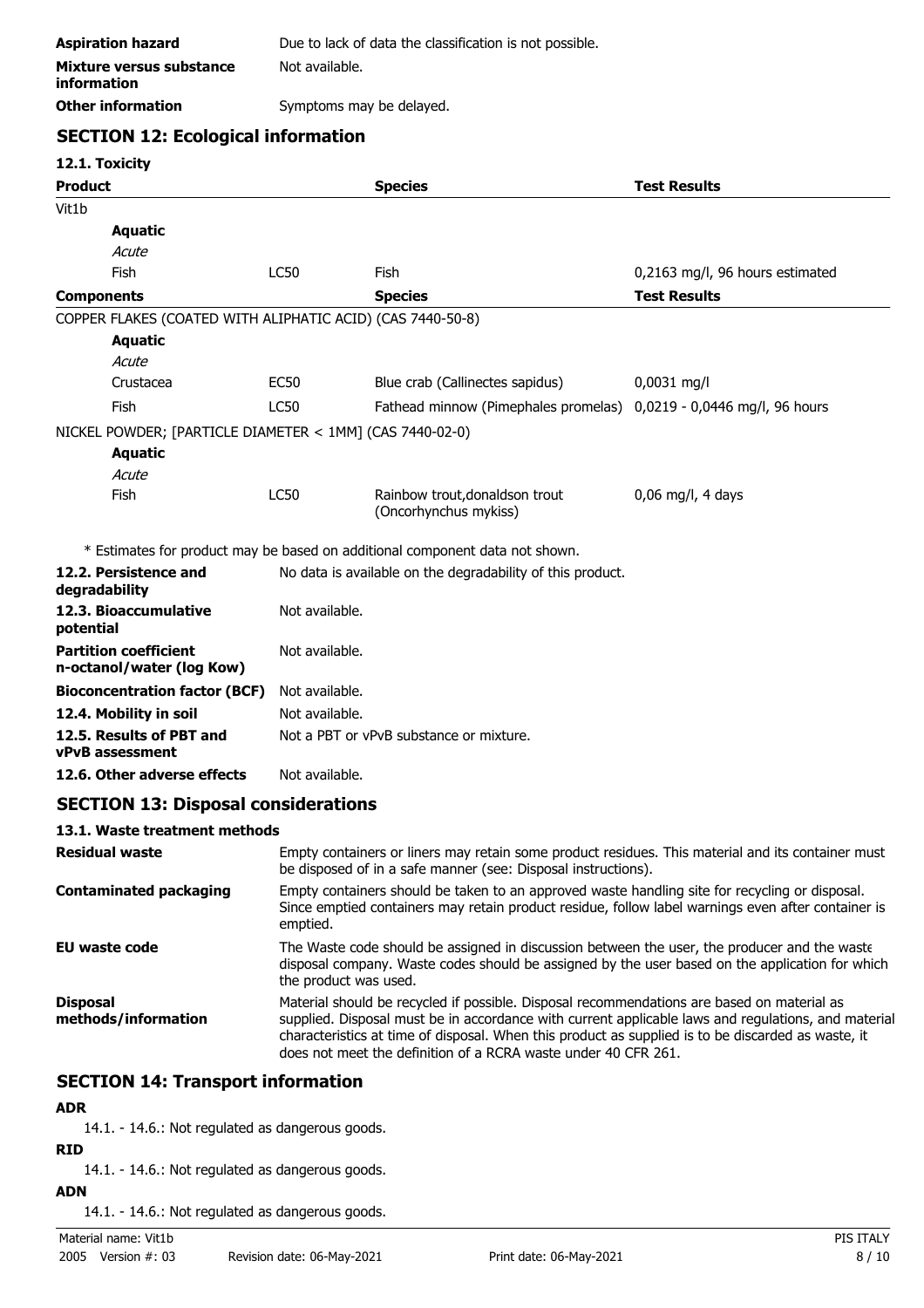14.1. - 14.6.: Not regulated as dangerous goods.

#### **IMDG**

14.1. - 14.6.: Not regulated as dangerous goods.

## **SECTION 15: Regulatory information**

**15.1. Safety, health and environmental regulations/legislation specific for the substance or mixture**

### **EU regulations**

**Regulation (EC) No. 1005/2009 on substances that deplete the ozone layer, Annex I and II, as amended** Not listed.

**Regulation (EU) 2019/1021 On persistent organic pollutants (recast), as amended**

Not listed.

**Regulation (EU) No. 649/2012 concerning the export and import of dangerous chemicals, Annex I, Part 1 as amended**

Not listed.

**Regulation (EU) No. 649/2012 concerning the export and import of dangerous chemicals, Annex I, Part 2 as amended**

Not listed.

**Regulation (EU) No. 649/2012 concerning the export and import of dangerous chemicals, Annex I, Part 3 as amended**

Not listed.

**Regulation (EU) No. 649/2012 concerning the export and import of dangerous chemicals, Annex V as amended** Not listed.

### **Regulation (EC) No. 166/2006 Annex II Pollutant Release and Transfer Registry, as amended**

COPPER FLAKES (COATED WITH ALIPHATIC ACID) (CAS 7440-50-8)

NICKEL POWDER; [PARTICLE DIAMETER < 1MM] (CAS 7440-02-0)

## **Regulation (EC) No. 1907/2006, REACH Article 59(10) Candidate List as currently published by ECHA**

Not listed.

### **Authorisations**

**Regulation (EC) No. 1907/2006, REACH Annex XIV Substances subject to authorization, as amended** Not listed.

#### **Restrictions on use**

**Regulation (EC) No. 1907/2006, REACH Annex XVII Substances subject to restriction on marketing and use as amended**

Beryllium (CAS 7440-41-7) NICKEL POWDER; [PARTICLE DIAMETER < 1MM] (CAS 7440-02-0) ZIRCONIUM POWDER, DRY (NON PYROPHORIC) (CAS 7440-67-7)

### **Directive 2004/37/EC: on the protection of workers from the risks related to exposure to carcinogens and mutagens at work, as amended.**

Beryllium (CAS 7440-41-7)

#### **Other EU regulations**

## **Directive 2012/18/EU on major accident hazards involving dangerous substances, as amended**

Beryllium (CAS 7440-41-7) COPPER FLAKES (COATED WITH ALIPHATIC ACID) (CAS 7440-50-8) ZIRCONIUM POWDER, DRY (NON PYROPHORIC) (CAS 7440-67-7)

**National regulations** Follow national regulation for work with chemical agents.

**15.2. Chemical safety** Not available.

**assessment**

## **SECTION 16: Other information**

| <b>List of abbreviations</b>                                                           | Not available.                                                                                                                             |
|----------------------------------------------------------------------------------------|--------------------------------------------------------------------------------------------------------------------------------------------|
| <b>References</b>                                                                      | Not available.                                                                                                                             |
| <b>Information on evaluation</b><br>method leading to the<br>classification of mixture | The classification for health and environmental hazards is derived by a combination of calculation<br>methods and test data, if available. |
| Full have of now High-homeonie                                                         |                                                                                                                                            |

#### **Full text of any H-statements not written out in full under Sections 2 to 15**

H228 Flammable solid. H250 Catches fire spontaneously if exposed to air.